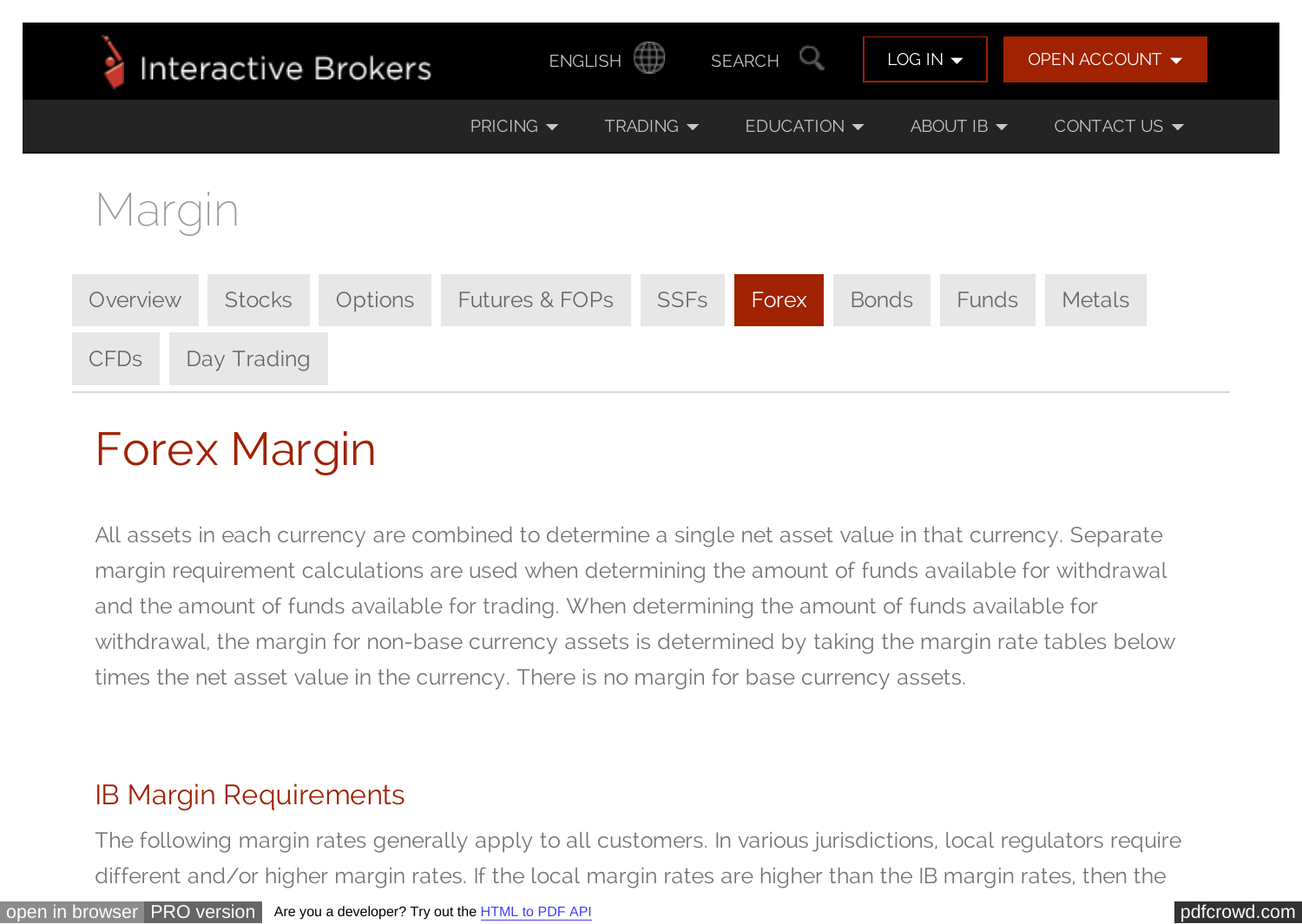margin rates required by local regulators will apply. Otherwise, the IB margin rates listed below apply.

Separate margin requirements are used when determining the amount of funds available for withdrawal and [the amount of funds available for trading. For more information, see Knowledge Base articles KB970 -](http://ibkb.interactivebrokers.com/article/970) Currency Margin Calculation and [KB971 - Currency Margin Calculation \(Withdrawals\).](http://ibkb.interactivebrokers.com/article/971)

| Currency   | Initial Margin % (Leverage) | Margin Requirement %<br>(Leverage) <sup>1</sup> |
|------------|-----------------------------|-------------------------------------------------|
| <b>AUD</b> | $3\%$ (33.3:1)              | $2.5\%$ (40:1)                                  |
| CAD        | N/A                         | $2.5\%$ (40:1)                                  |
| <b>CHF</b> | N/A                         | $3\%$ (33.3:1)                                  |
| <b>CNH</b> | $10\%$ (10:1)               | $5\%$ (20:1)                                    |
| <b>CZK</b> | $\boxed{\mathbb{C}}$<br>N/A | $5\%$ (20:1)                                    |
| <b>DKK</b> | 15% (6.7:1)                 | 15% (6.7:1)                                     |
| <b>EUR</b> | $5\%$ (20:1)                | $3\%$ (33.3:1)                                  |
| <b>GBP</b> | N/A                         | $2.5\%$ (40:1)                                  |
| <b>HKD</b> | $10\%$ (10:1)               | $5\%$ (20:1)                                    |
| <b>HUF</b> | N/A                         | $5\%$ (20:1)                                    |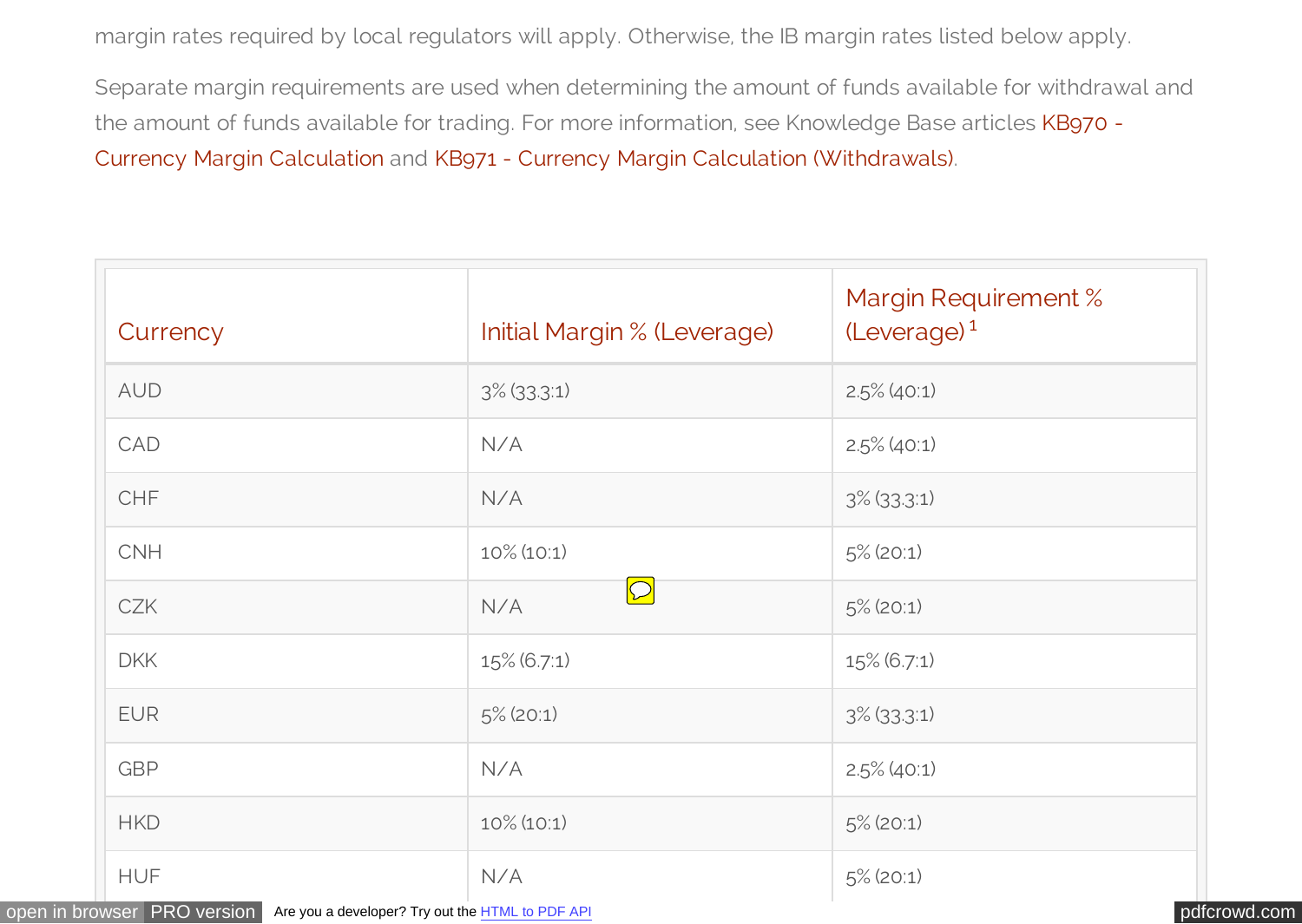| <b>ILS</b> | N/A            | $5\%$ (20:1)     |
|------------|----------------|------------------|
| <b>JPY</b> | $3\%$ (33.3:1) | $2.5\%$ (40:1)   |
| <b>KRW</b> | N/A            | $10\%$ (10:1)    |
| <b>MXN</b> | $6\%$ (16.7:1) | $5\%$ (20:1)     |
| <b>NOK</b> | N/A            | $3.33\%$ (30:1)  |
| <b>NZD</b> | N/A            | $3.33\%$ (30:1)  |
| <b>RUB</b> | $20\%$ (5:1)   | 15% (6.7:1)      |
| <b>SEK</b> | N/A            | $3.33\%$ (30:1)  |
| SGD        | N/A            | $3.3\%$ (30.3:1) |
| <b>USD</b> | N/A            | $2.5\%$ (40:1)   |

## IB LLC Customers

The following margin rates are required by regulators for customers of IB LLC. They only apply if they are

higher than the IB Margin Requirements listed above.

[open in browser](http://pdfcrowd.com/redirect/?url=https%3a%2f%2fwww.interactivebrokers.com%2fen%2findex.php%3ff%3dmarginnew%26p%3dforex%26ns%3dT&id=ma-150827110233-1dab1621) [PRO version](http://pdfcrowd.com/customize/) Are you a developer? Try out the **HTML to PDF API** [pdfcrowd.com](http://pdfcrowd.com)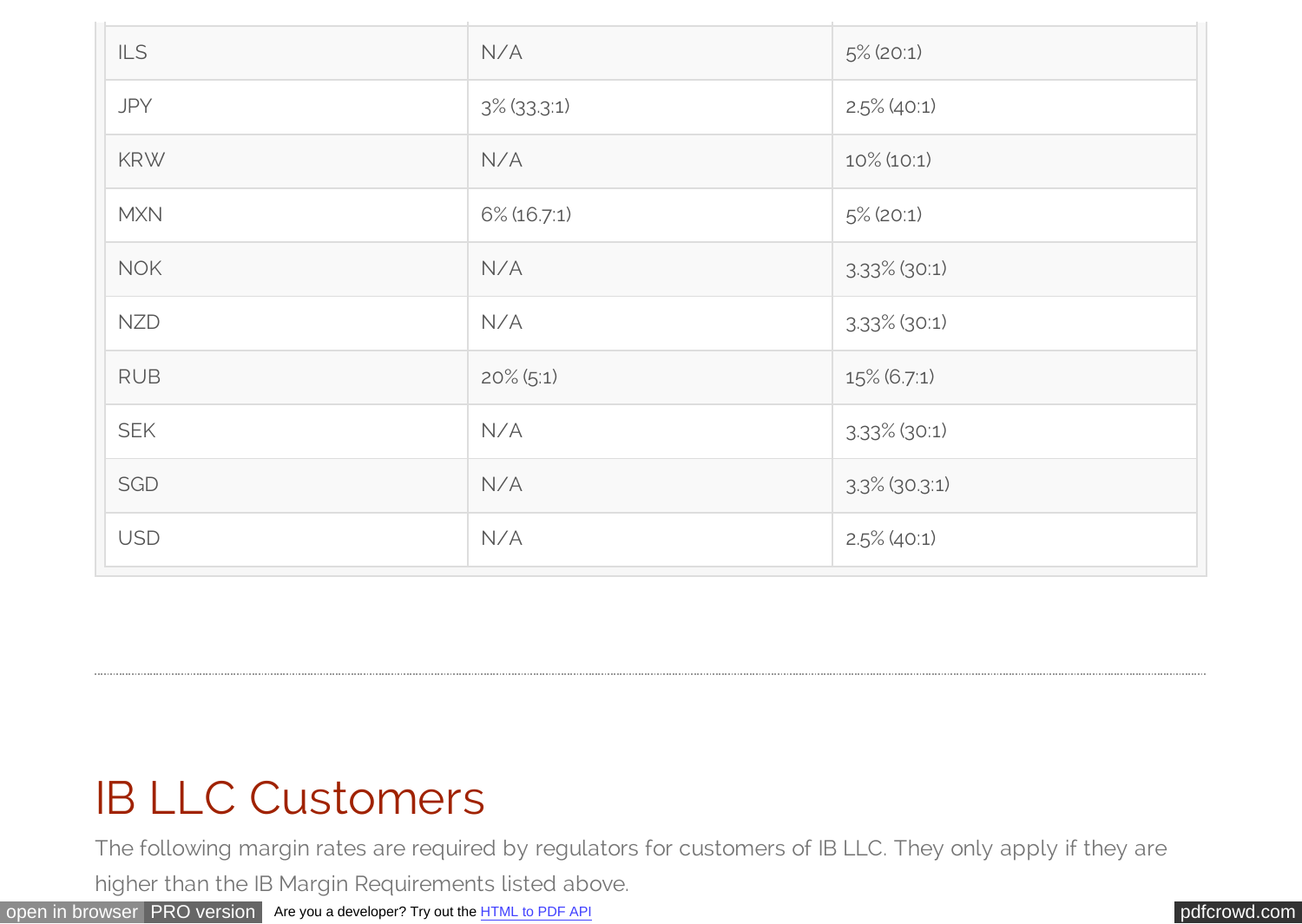| Currency              | Maintenance Margin (Leverage) <sup>1</sup> |
|-----------------------|--------------------------------------------|
| AUD                   | $3\%$ (33.3:1)                             |
| CAD                   | $2\%$ (50:1)                               |
| CHF                   | $5\%$ (20:1)                               |
| CNH                   | $5\%$ (20:1)                               |
| CZK                   | $5\%$ (20:1)                               |
| <b>DKK</b>            | $2\%$ (50:1)                               |
| <b>EUR</b>            | $2\%$ (50:1)                               |
| GBP                   | $2\%$ (50:1)                               |
| <b>HKD</b>            | $5\%$ (20:1)                               |
| <b>HUF</b>            | $5\%$ (20:1)                               |
| $\mathsf{ILS}\xspace$ | $5\%$ (20:1)                               |
| JPY                   | $3\%$ (33.3:1)                             |
| KRW                   | $5\%$ (20:1)                               |
| MXN                   | $6\%$ (16.7:1)                             |
|                       |                                            |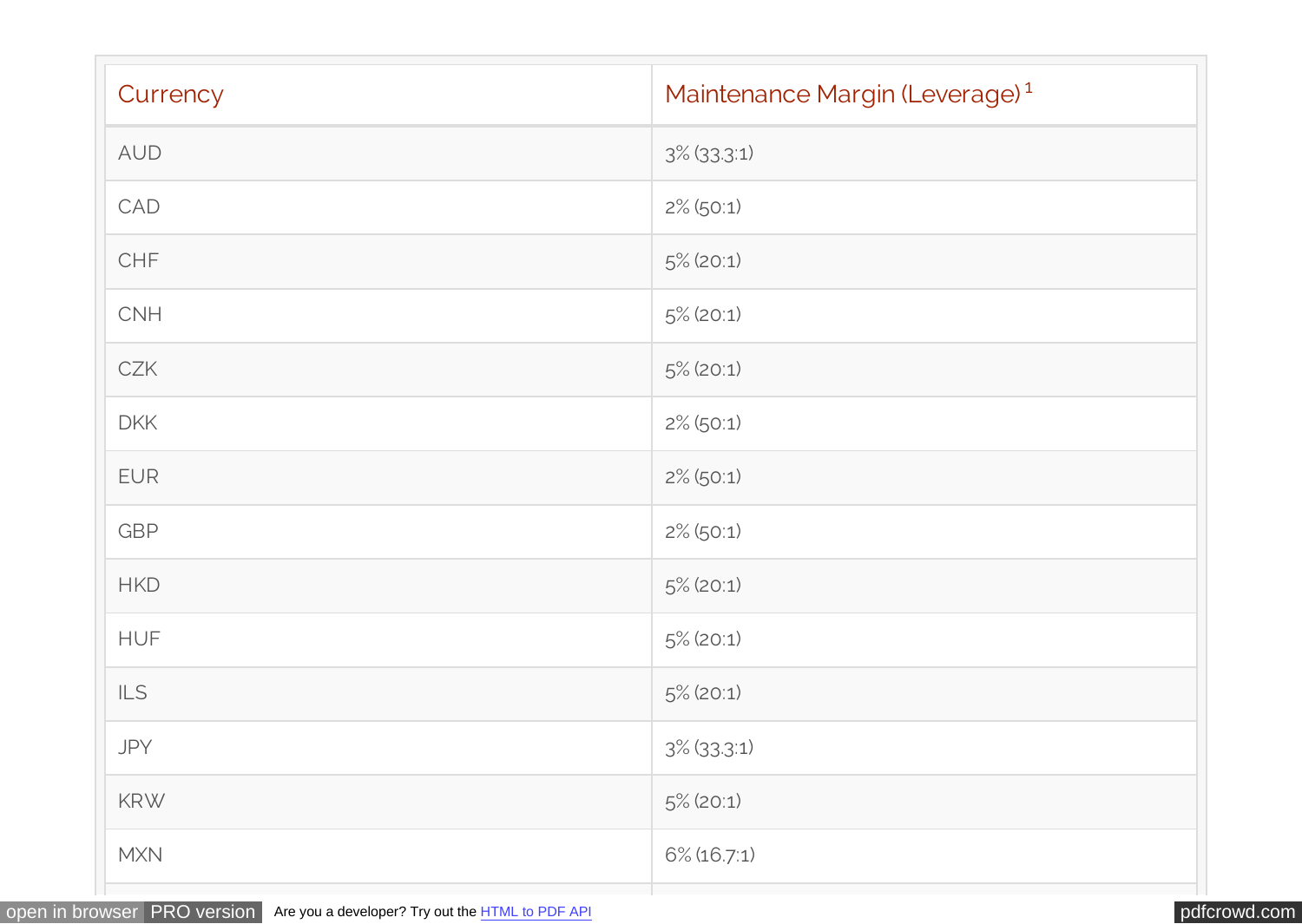| <b>NOK</b> | $3\%$ (33.3:1) |
|------------|----------------|
| <b>NZD</b> | $2\%$ (50:1)   |
| <b>RUB</b> | $20\%$ (5:1)   |
| <b>SEK</b> | $3\%$ (33.3:1) |
| SGD        | $5\%$ (20:1)   |
| <b>USD</b> | $2\%$ (50:1)   |

## IB Canada Customers

The following margin rates are required by regulators for customers of IB Canada. They only apply if they are higher than the IB Margin Requirements listed above.

| Currency | Margin Requirement % (Leverage) <sup>1</sup> |
|----------|----------------------------------------------|
| AUD.CAD  | $3\%$ (33.3:1)                               |
| AUD.USD  | $3.3\%$ (30.3:1)                             |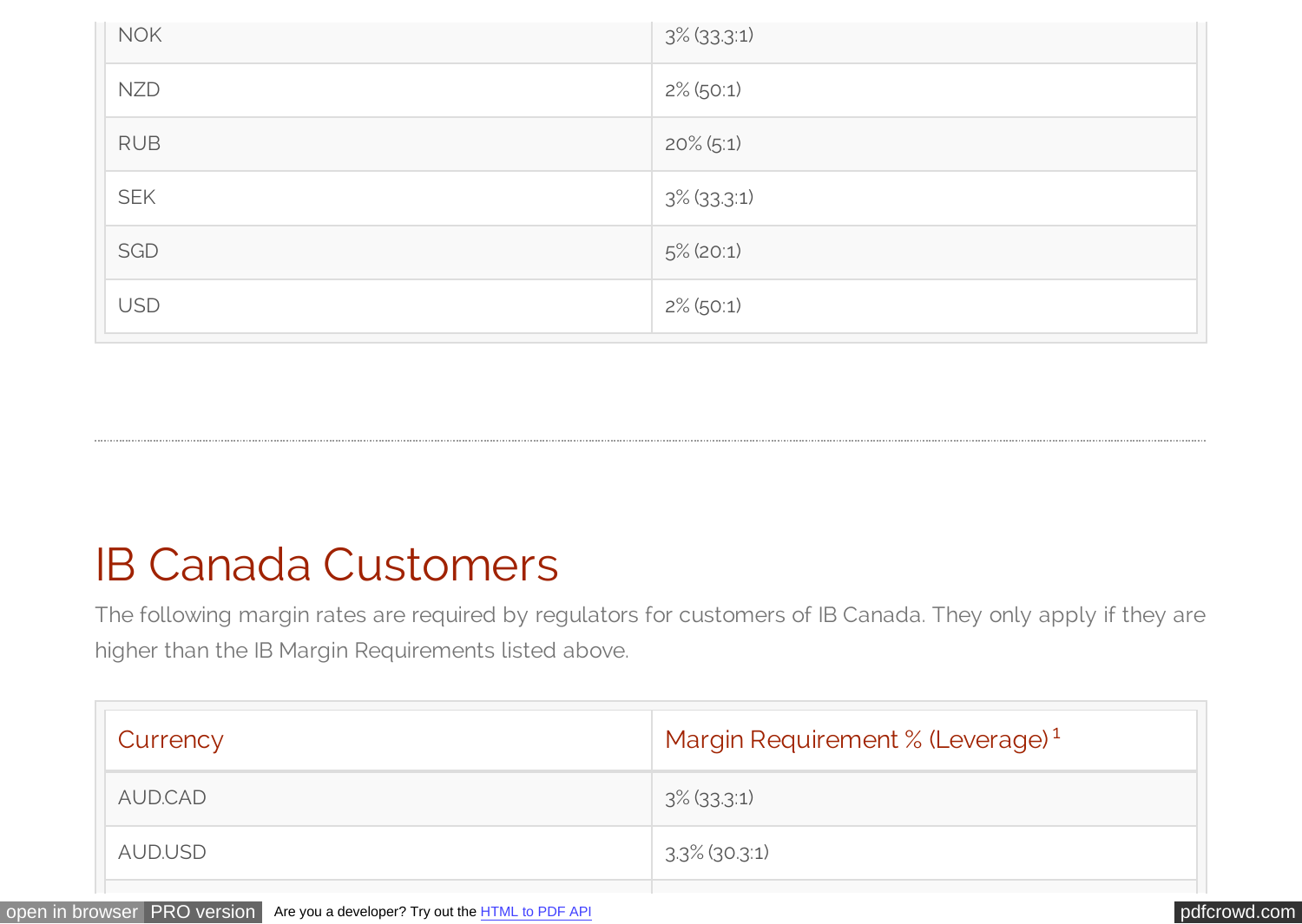| CHF.CAD        | $3\%$ (33.3:1)   |
|----------------|------------------|
| DKK.CAD        | $10\%$ (10:1)    |
| <b>DKK.USD</b> | $10\%$ (10:1)    |
| EUR.CAD        | $3\%$ (33.3:1)   |
| EUR.USD        | $3.5\%$ (28.6:1) |
| <b>GBP.CAD</b> | $3\%$ (33.3:1)   |
| <b>GBP.USD</b> | $3\%$ (33.3:1)   |
| HKD.CAD        | $10\%$ (10:1)    |
| <b>HKD.USD</b> | $10\%$ (10:1)    |
| ILS.CAD        | $3\%$ (33.3:1)   |
| ILS.USD        | $3\%$ (33.3:1)   |
| <b>JPY.CAD</b> | $3\%$ (33.3:1)   |
| MXN.CAD        | $3\%$ (33.3:1)   |
| MXN.USD        | $3\%$ (33.3:1)   |
| NOK.CAD        | $3\%$ (33.3:1)   |
| NOK.USD        | 4.4% (22.7:1)    |
|                |                  |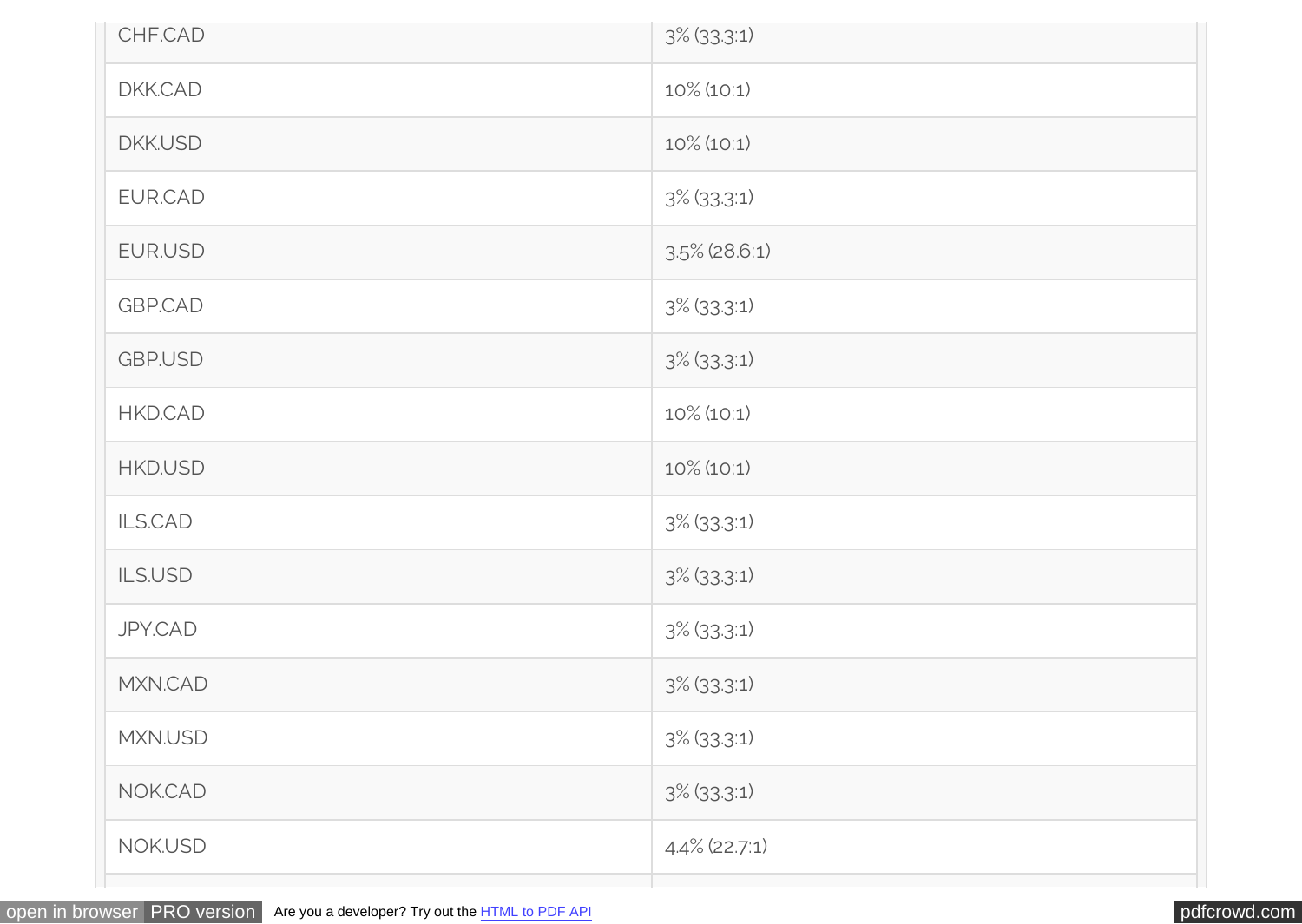| NZD.CAD        | $3\%$ (33.3:1)   |
|----------------|------------------|
| NZD.USD        | $3\%$ (33.3:1)   |
| SEK.CAD        | $3\%$ (33.3:1)   |
| <b>SEK.USD</b> | $3\%$ (33.3:1)   |
| SGD.CAD        | $10\%$ (10:1)    |
| SGD.USD        | $10\%$ (10:1)    |
| USD.CAD        | $2.3\%$ (43.5.1) |

# IB Hong Kong Customers

The following margin rates are required by regulators for customers of IB Hong Kong. They only apply if they are higher than the IB Margin Requirements listed above.

|                             | Currency                                                | Initial Margin in % (Leverage) | <b>Maintenance Margin</b><br>$(Leverage)^1$ |              |
|-----------------------------|---------------------------------------------------------|--------------------------------|---------------------------------------------|--------------|
| All pairs                   |                                                         | $5\%$ (20:1)                   | $3\%$ (33.33:1)                             |              |
| open in browser PRO version | Are you a developer? Try out the <b>HTML</b> to PDF API |                                |                                             | pdfcrowd.com |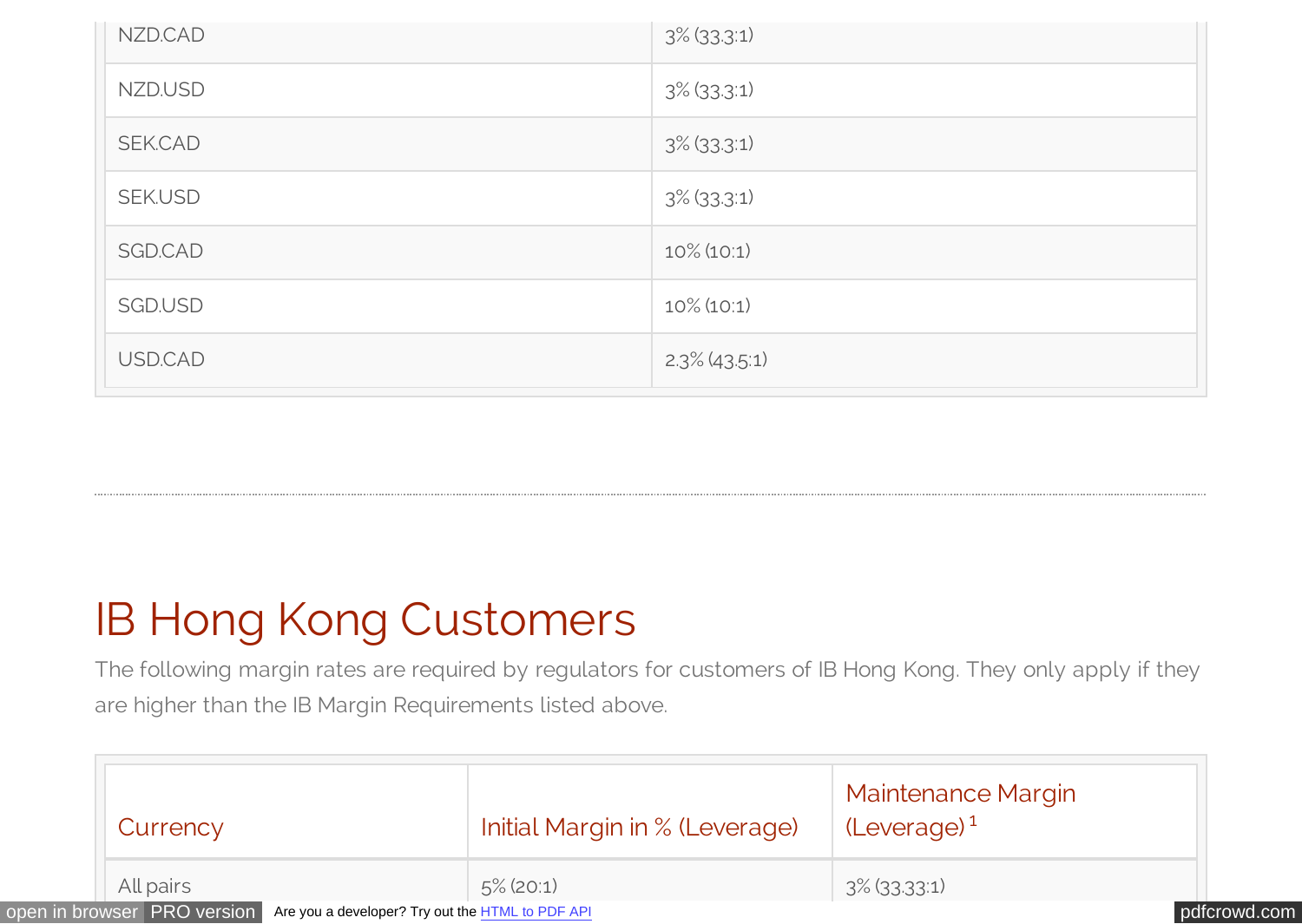# Margin for Leveraged FX Positions

Margin for leveraged FX positions is calculated as follows:

For each currency with a negative cash balance, offset with positive non-cash asset value in the same currency;

the contract of the contract of the contract of the contract of the contract of the contract of the contract of

- For each currency with remaining positive non-cash asset value, use it to offset remaining negative cash balance in other currencies. Offset the currency with the highest margin rate first.
- Use total net liquidation value to offset remaining negative cash balances. Offset the currency with the highest margin rate first.
- If there are negative cash balances left, they are paired up with positive cash balances to calculate margin. The pairing algorithm previously developed for IB currency margin is used.

[open in browser](http://pdfcrowd.com/redirect/?url=https%3a%2f%2fwww.interactivebrokers.com%2fen%2findex.php%3ff%3dmarginnew%26p%3dforex%26ns%3dT&id=ma-150827110233-1dab1621) [PRO version](http://pdfcrowd.com/customize/) Are you a developer? Try out th[e HTML to PDF API](http://pdfcrowd.com/html-to-pdf-api/?ref=pdf) [pdfcrowd.com](http://pdfcrowd.com)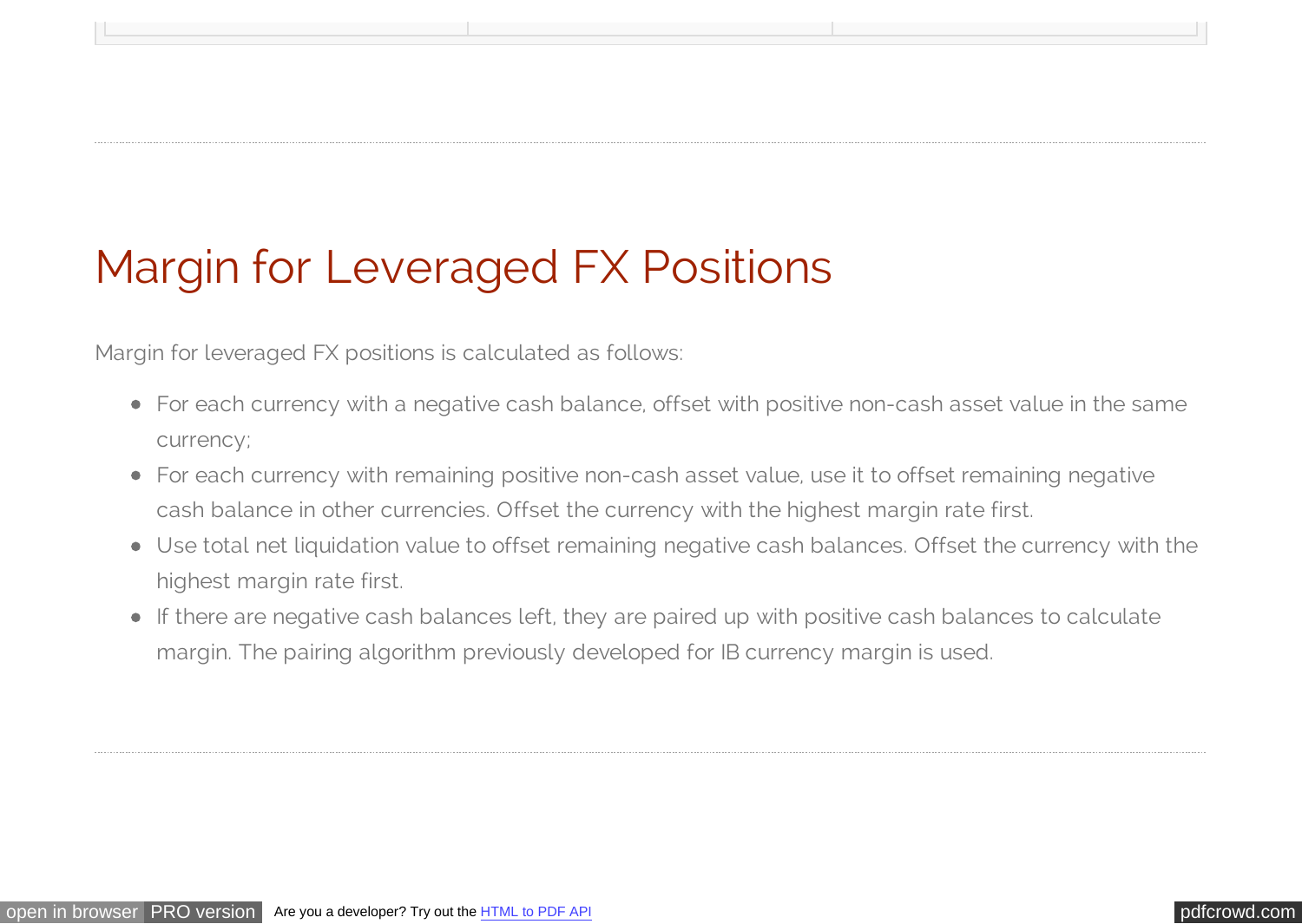# Examples

The following exchange rates and margin rates are used in the examples below. The rates are intended for illustrative purposed only and do not represent actual margin rates.

| Currency   | Exchange rate to<br><b>USD</b> | <b>IB Margin Rate</b> | <b>NFA Margin Rate</b> |
|------------|--------------------------------|-----------------------|------------------------|
| <b>HKD</b> | 0.125                          | 3%                    | 5%                     |
| <b>USD</b> | 1                              | 2.5%                  | N/A                    |
| <b>EUR</b> | 1.25                           | 2.5%                  | N/A                    |
| <b>NZD</b> | 0.8                            | 10%                   | N/A                    |

## Example 1: Total Net Liquidation Value = 5,000.00 USD

| Currency   | Cash    | Non-Cash<br><b>Asset Value</b> | <b>FX Balance</b> | Leveraged FX<br><b>Balance</b> | Leveraged FX<br><b>Balance (USD)</b> |
|------------|---------|--------------------------------|-------------------|--------------------------------|--------------------------------------|
| <b>HKD</b> | 120.000 | $\circ$                        | $-120,000$        | $-80,000$                      | $-10,000$                            |
| USD        | 20,000  | O                              | N/A               | N/A                            | N/A                                  |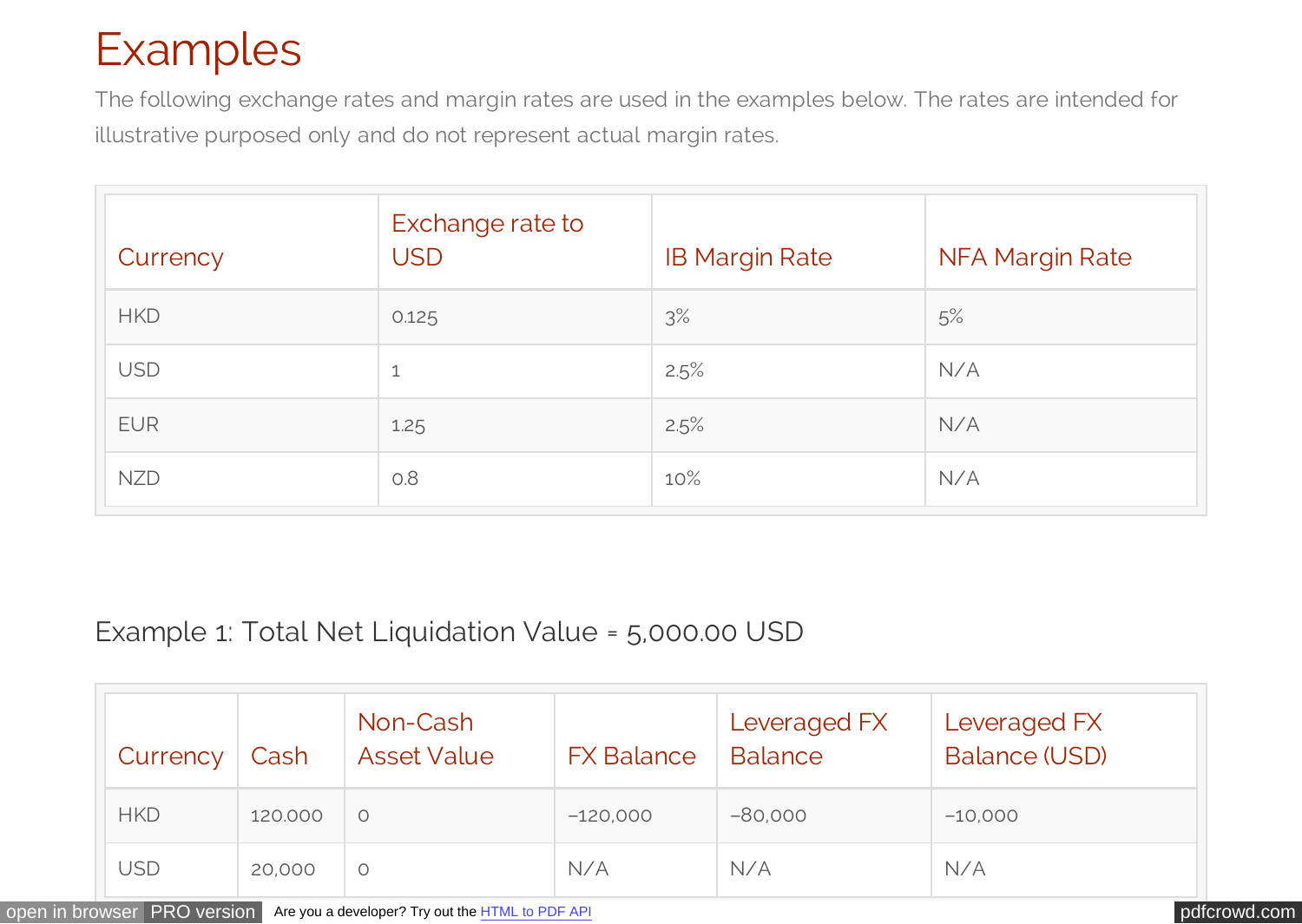Leveraged FX position is -80,000 HKD vs 10,000 USD. Margin is 10,000 USD \* 5% = 500 USD.

## Example 2: Total Net Liquidation Value = 5,000.00 USD

| Currency   | Cash    | Non-Cash<br><b>Asset Value</b> | <b>FX Balance</b> | Leveraged FX<br><b>Balance</b> | Leveraged FX<br><b>Balance (USD)</b> |
|------------|---------|--------------------------------|-------------------|--------------------------------|--------------------------------------|
| <b>HKD</b> | 120.000 | 40,000                         | $-80,000$         | $-40,000$                      | $-5,000$                             |
| USD        | 35,000  | $-20,000$                      | N/A               | N/A                            | $\circ$                              |

Leveraged FX position is -40,000 HKD vs 5,000 USD.

Margin is 5,000 USD \* 5% = 250 USD.

## Example 3: Total Net Liquidation Value = 5,000.00 USD

| Currency | Cash | Non-Cash<br>  Asset Value | <b>FX Balance</b> | Leveraged FX<br>Balance | Leveraged FX<br>Balance (USD) |
|----------|------|---------------------------|-------------------|-------------------------|-------------------------------|
|          |      |                           |                   |                         |                               |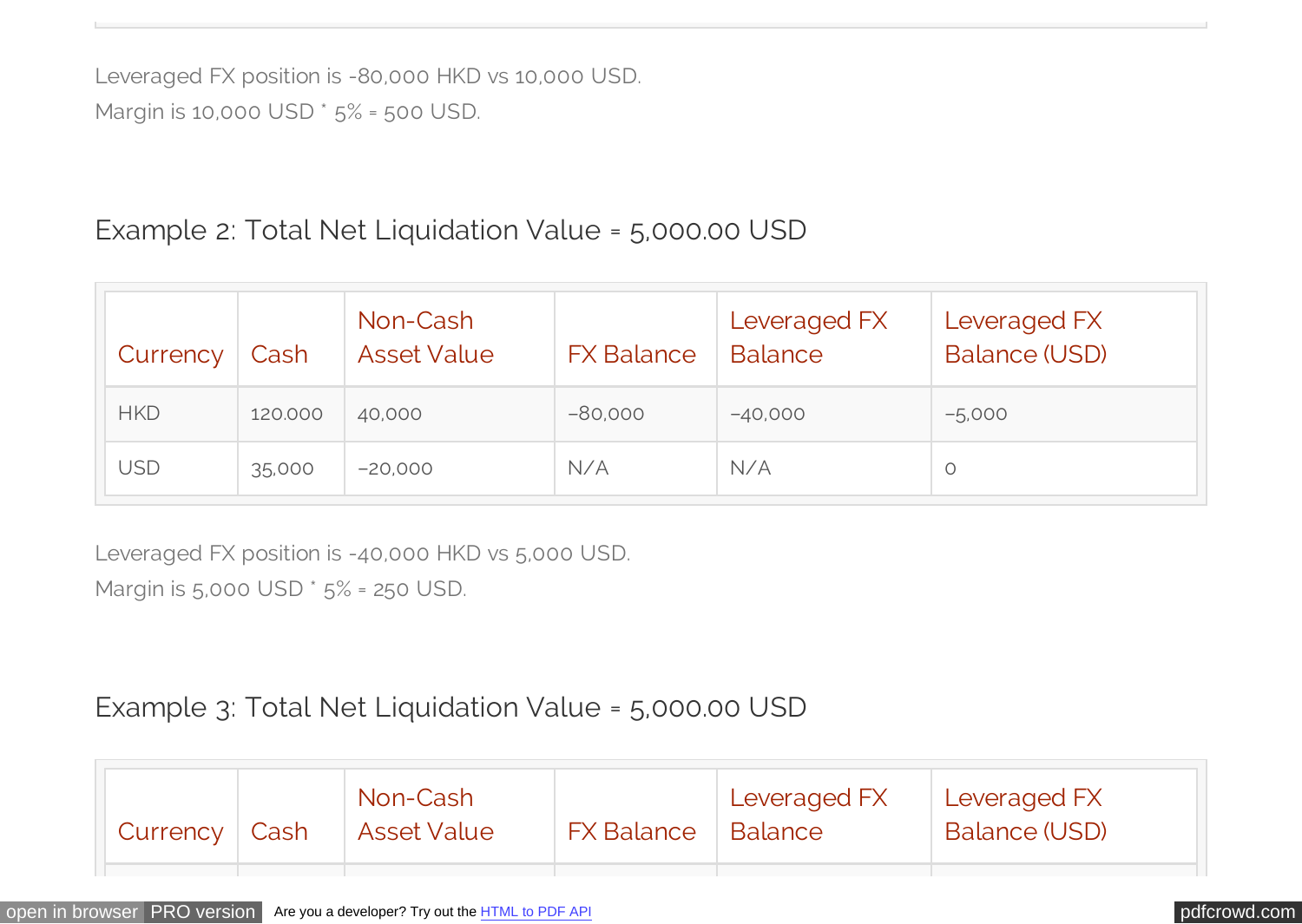| <b>HKD</b> | 120.000 240,000 |  |  |
|------------|-----------------|--|--|
| <b>USD</b> | $-10,000$       |  |  |

–120,000 HKD cash is offset by 120,000 HKD non-cash asset value. –10,000 USD cash is offset by 80,000 HKD non-cash asset value. There is no leveraged FX position. Margin = 0.

## Example 4: Total Net Liquidation Value = 5,000.00 USD

| Currency   | Cash      | Non-Cash<br><b>Asset Value</b> | <b>FX Balance</b> | Leveraged FX<br><b>Balance</b> | Leveraged FX<br><b>Balance (USD)</b> |
|------------|-----------|--------------------------------|-------------------|--------------------------------|--------------------------------------|
| <b>HKD</b> | 120,000   | $\circ$                        | $-120,000$        | $-80,000$                      | $-10,000$                            |
| <b>USD</b> | $-10,000$ | $\circ$                        | $-10,000$         | $-10,000$                      | $-10,000$                            |
| <b>EUR</b> | 10,000    | $\circ$                        | N/A               | N/A                            | N/A                                  |
| <b>NZD</b> | 21.875    | $\circ$                        | N/A               | N/A                            | N/A                                  |

Short balances in USD and HKD are paired up with long balances in EUR and NZD to form FX positions as follows:

–10,000 USD vs 8,000 EUR. Margin is 10,000 USD \* 2.5% = 250 USD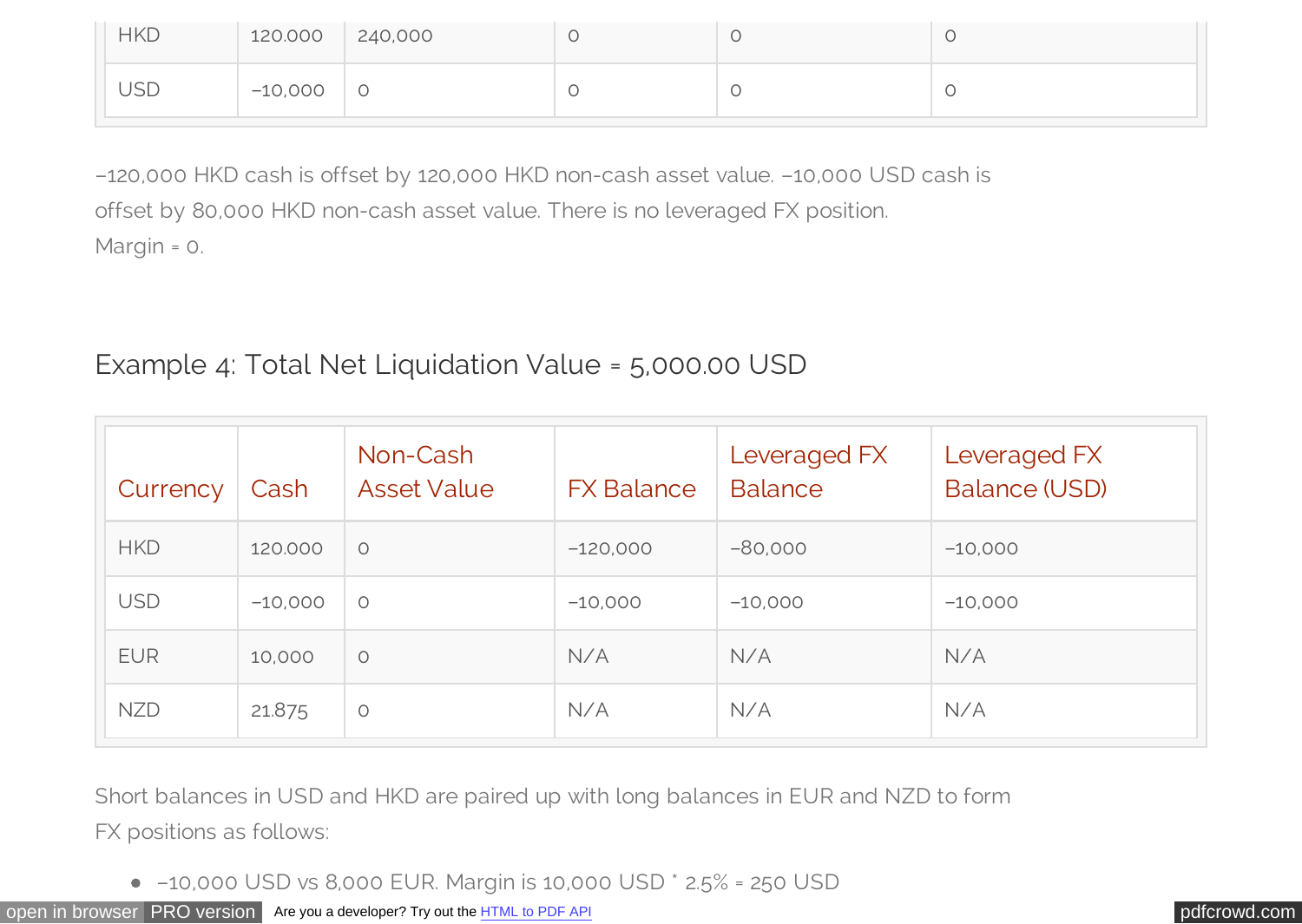- –20,000 HKD vs 2,000 EUR. Margin is 2500 USD \* 5% = 125 USD
- –60,000 HKD vs 9,375 NZD. Margin 7500 USD \* 10% = 750 USD

Total Margin = 1125 USD. Note that net liquidation value is used once to offset HKD, but not used to offset USD.

### **Disclosures**

- 1. Margin Requirement % = 1/Leverage Rate.
- US IRA margin accounts are never allowed to borrow non-base currencies.  $\bullet$



[INVESTORS' MARKETPLACE](https://gdcdyn.interactivebrokers.com/mkt/?src=tradersmktpl&url=/Universal/servlet/MarketPlace.MarketPlaceServlet) [INVESTOR RELATIONS](https://investors.interactivebrokers.com/ir/main.php) [CAREERS](https://careers-interactivebrokers.icims.com/) [SITE MAP](https://www.interactivebrokers.com/en/index.php?f=4734&ns=T) [SYSTEM STATUS](https://www.interactivebrokers.com/en/index.php?f=2225&ns=T)

**[Privacy Notice](https://www.interactivebrokers.com/en/index.php?f=305&ns=T)** | **[Forms and Disclosures](https://www.interactivebrokers.com/en/index.php?f=1552&ns=T)** | **[Customer Identifications Program Notice](https://www.interactivebrokers.com/en/index.php?f=4088&ns=T)**

IB<sup>SM</sup>, InteractiveBrokers.com ®, IB Universal Account<sup>SM</sup>, Interactive Analytics ®, IB Options Analytics<sup>SM</sup>, IB SmartRouting<sup>SM</sup> and IB Trader Workstation<sup>SM</sup> are service marks and/or trademarks of Interactive Brokers LLC. Supporting documentation for any claims and statistical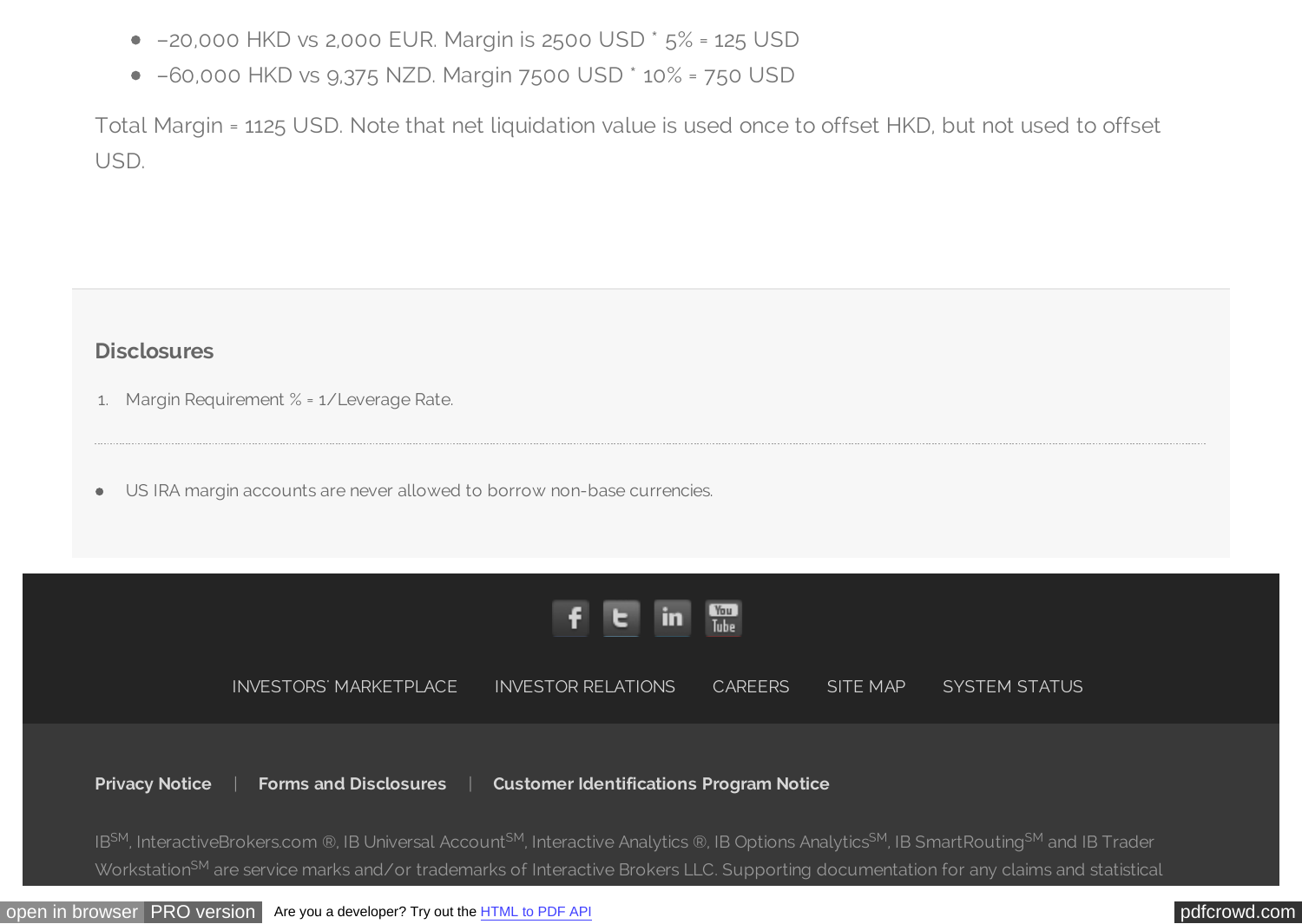information will be provided upon request. Any trading symbols displayed are for illustrative purposes only and are not intended to portray recommendations.

The risk of loss in online trading of stocks, options, futures, forex, foreign equities, and bonds can be substantial. Options are not suitable for all investors.

#### For more information read the "Characteristics and Risks of Standardized Options". For a copy visit

[http://www.theocc.com/about/publications/character-risks.jsp.](http://www.theocc.com/about/publications/character-risks.jsp) Before trading, clients must read the relevant risk disclosure statements on our Warnings and Disclaimers page - [http://www.interactivebrokers.com/disclosure.](https://www.interactivebrokers.com/disclosure) Trading on margin is only for sophisticated investors with high risk tolerance. You may lose more than your initial investment. For additional information regarding margin loan rates, see [http://www.interactivebrokers.com/interest.](https://www.interactivebrokers.com/interest) Security futures involve a high degree of risk and are not suitable for all investors. The amount you may lose may be greater than your initial investment. Before trading security futures, please read the Security Futures Risk Disclosure Statement. For a copy visit [http://www.interactivebrokers.com/disclosure.](https://www.interactivebrokers.com/disclosure) There is a substantial risk of loss in foreign exchange trading. The settlement date of foreign exchange trades can vary due to time zone differences and bank holidays. When trading across foreign exchange markets, this may necessitate borrowing funds to settle foreign exchange trades. The interest rate on borrowed funds must be considered when computing the cost of trades across multiple markets.

### **INTERACTIVE BROKERS ENTITIES**

#### **[INTERACTIVE BROKERS LLC](https://www.interactivebrokers.com/en/home.php)**

is a member [NYSE](http://www.nyse.com/) - [FINRA](http://www.finra.org/) - [SIPC](http://www.sipc.org/) and regulated by the US Securities and Exchange Commission and the Commodity Futures Trading Commission. **Headquarters:** One Pickwick Plaza, Greenwich, CT 06830 USA [www.interactivebrokers.com](https://www.interactivebrokers.com/en/home.php)

#### **[INTERACTIVE BROKERS CANADA INC.](https://www.interactivebrokers.ca/en/main.php)**

Is a member of the [Investment Industry Regulatory Organization of Canada \(IIROC\)](http://www.iiroc.ca/) and Member - [Canadian Investor Protection Fund.](http://www.cipf.cs/) Trading of securities and derivatives may involve a high degree of risk and investors should be prepared for the risk of losing their entire investment and losing further amounts. Interactive Brokers Canada Inc. is an execution-only dealer and does not provide investment advice or recommendations regarding the purchase or sale of any securities or derivatives. **Registered Office:** 1800 McGill College Avenue, Suite 2106, Montreal, Quebec, H3A 3J6, Canada.